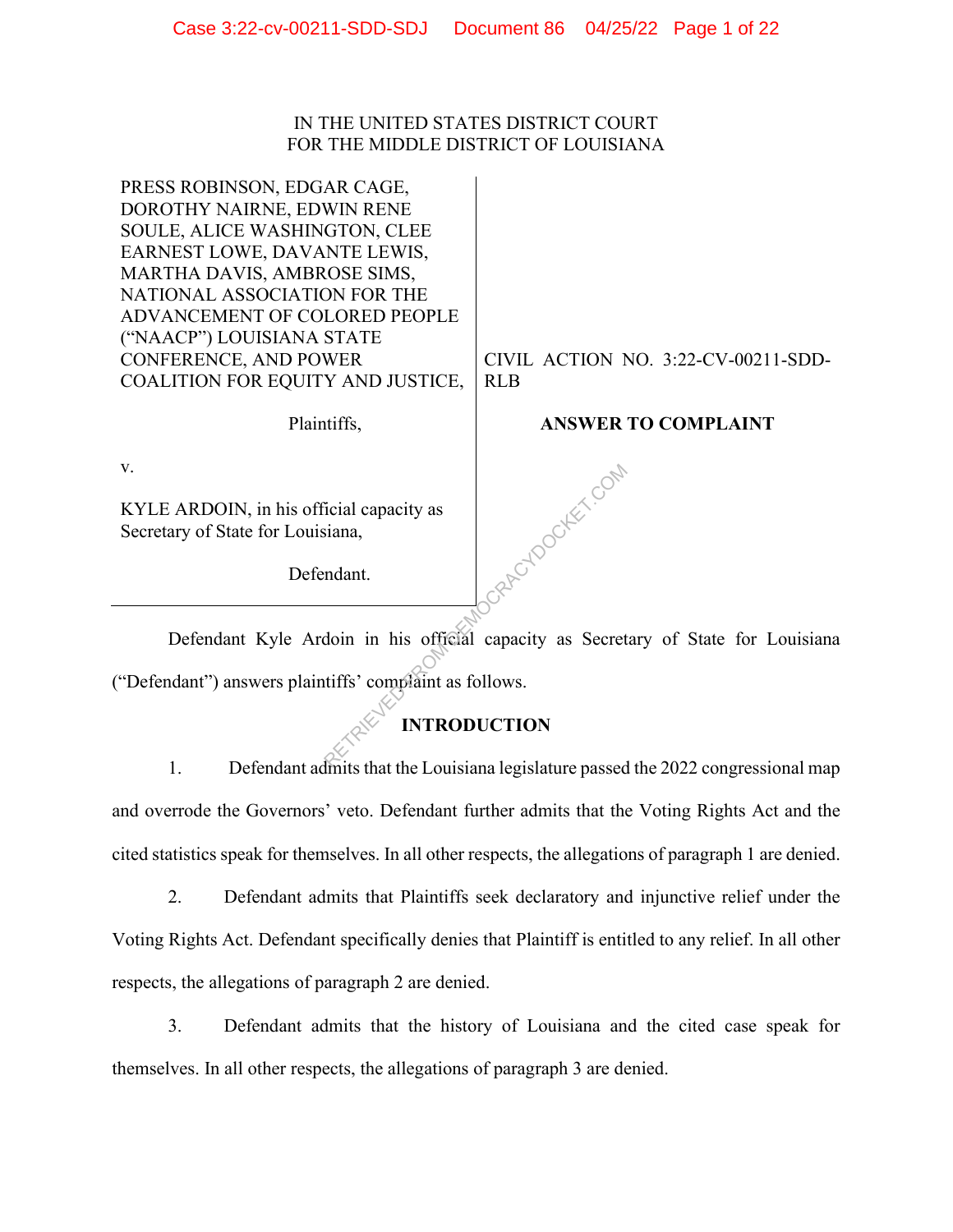## Case 3:22-cv-00211-SDD-SDJ Document 86 04/25/22 Page 2 of 22

4. Paragraph 4 contains a legal conclusion to which no response is required. To the extent a response is deemed to be required, Defendant lacks knowledge or information sufficient to determine the truth of the allegations of paragraph 4.

5. Defendant admits that the cited case speaks for itself. In all other respects, the allegations of paragraph 5 are denied.

6. Defendant admits that Louisiana's history and election results speak for themselves. In all other respects, the allegations of paragraph 6 are denied.

7. Defendant admits that Louisiana's history speaks for itself. In all other respects, the allegations of paragraph 7 are denied.

8. Defendant admits that the Voting Rights Act, the cited case, and the history of DOJ actions in the state speak for themselves. In all other respects, the allegations of paragraph 8 are denied. re denied.<br>
mits that the Voting Rights Act, the cited<br>
reflected<br>
the mits that comments at public redistrict<br>
during that the Governor's vete statement

9. Defendant admits that comments at public redistricting hearings and the maps proposed by various legislators speak for themselves. In all other respects, the allegations of paragraph 9 are denied.

10. Defendant admits that the Governor's veto statement speaks for itself. Defendant further admits that the Louisiana Legislature overrode the Governor's veto on March 29, 2022. In all other respects, the allegations of paragraph 10 are denied.

11. Defendant admits that the VRA speaks for itself and that the Plaintiffs seek declaratory and injunctive relief. In all other respects, the allegations of paragraph 11 are denied.

#### **"JURISDICTION AND VENUE"**

12. Defendant admits the allegations of paragraph 12.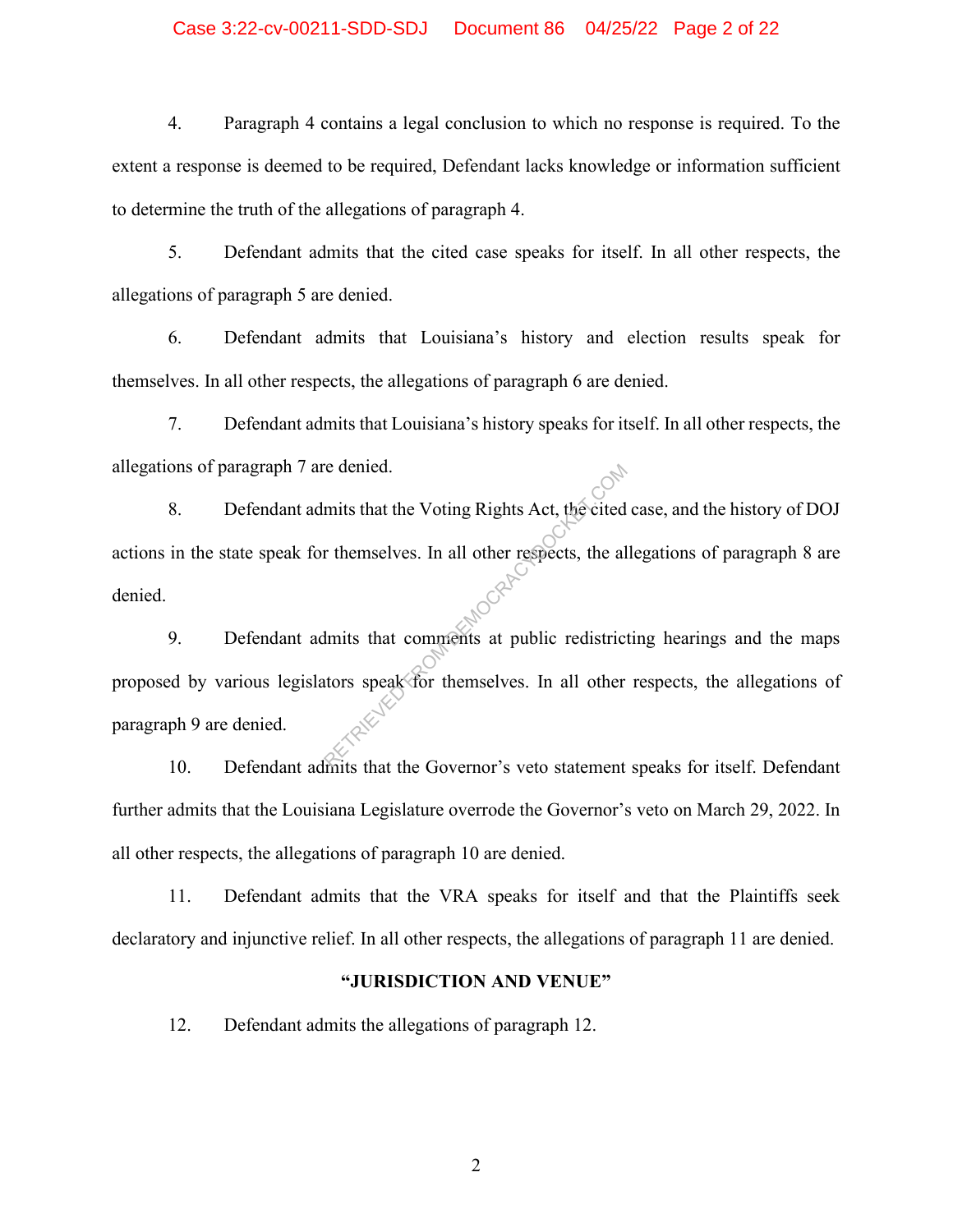13. Defendant admits that Plaintiffs seek declaratory and injunctive relief, but Defendant denies that Plaintiffs are entitled to any relief. In all other respects, the allegations of paragraph 13 are denied.

14. Defendant admits the allegations of paragraph 14.

## **"PARTIES"**

15. Defendant admits the allegations of paragraph 15.

16. Defendant lacks knowledge or information sufficient to admit or deny the allegations of paragraph 16.

17. Defendant denies that any voter is "harm[ed]" by Louisiana's congressional districting plan. In all other respects, Defendant lacks knowledge or information sufficient to admit or deny the allegations of paragraph 17. Expects, Defendant lacks knowledge or in<br>ragraph 17.<br>mies the allegations of paragraph 18.<br>mits the allegations of paragraph 19.<br>licks knowledge or information suffici

18. Defendant denies the allegations of paragraph 18.

19. Defendant admits the allegations of paragraph 19.

20. Defendant lacks knowledge or information sufficient to admit or deny the allegations of paragraph 20.

21. Defendant denies that Louisiana's congressional districting plan violates the VRA or that any voter is harmed by the congressional districting plan. In all other respects, Defendant lacks knowledge or information sufficient to admit or deny the allegations of paragraph 21.

22. Defendant denies that Louisiana's congressional districting plan violates the VRA or that any voter is harmed by the congressional districting plan. In all other respects, Defendant lacks knowledge or information sufficient to admit or deny the allegations of paragraph 22.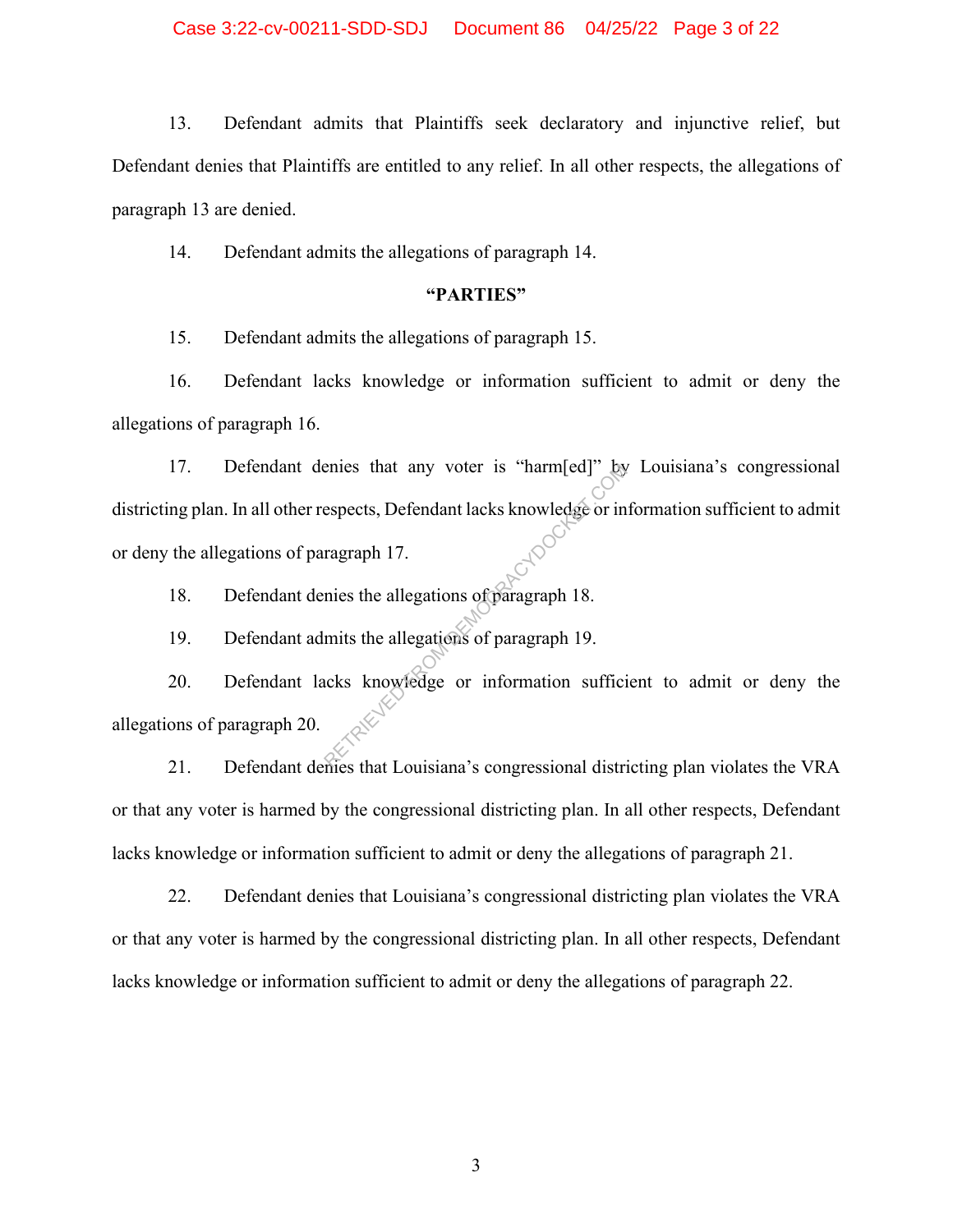## Case 3:22-cv-00211-SDD-SDJ Document 86 04/25/22 Page 4 of 22

23. Defendant denies that Louisiana's congressional districting plan violates the VRA or that any voter is harmed by the congressional districting plan. In all other respects, Defendant lacks knowledge or information sufficient to admit or deny the allegations of paragraph 23.

24. Defendant denies that Louisiana's congressional districting plan violates the VRA or that any voter is harmed by the congressional districting plan. In all other respects, Defendant lacks knowledge or information sufficient to admit or deny the allegations of paragraph 24.

25. Defendant denies that Louisiana's congressional districting plan violates the VRA or that any voter is harmed by the congressional districting plan. In all other respects, Defendant lacks knowledge or information sufficient to admit or deny the allegations of paragraph 25.

26. Defendant denies that Louisiana's congressional districting plan violates the VRA or that any voter is harmed by the congressional districting plan. In all other respects, Defendant lacks knowledge or information sufficient to admit or deny the allegations of paragraph 26. The sufficient to admit or deny the allegations that Louisiana's congressional districting plan. In a tion sufficient to admit or deny the allegations that Louisiana's congressional districting plan. In a tion sufficient t

27. Defendant denies that Louisiana's congressional districting plan violates the VRA or that any voter is harmed by the congressional districting plan. In all other respects, Defendant lacks knowledge or information sufficient to admit or deny the allegations of paragraph 27.

28. Defendant denies that Louisiana's congressional districting plan violates the VRA or that any voter is harmed by the congressional districting plan. In all other respects, Defendant lacks knowledge or information sufficient to admit or deny the allegations of paragraph 28.

29. Defendant denies that Louisiana's congressional districting plan violates the VRA or that any voter is harmed by the congressional districting plan. In all other respects, Defendant lacks knowledge or information sufficient to admit or deny the allegations of paragraph 29.

30. Defendant admits the allegations of paragraph 30.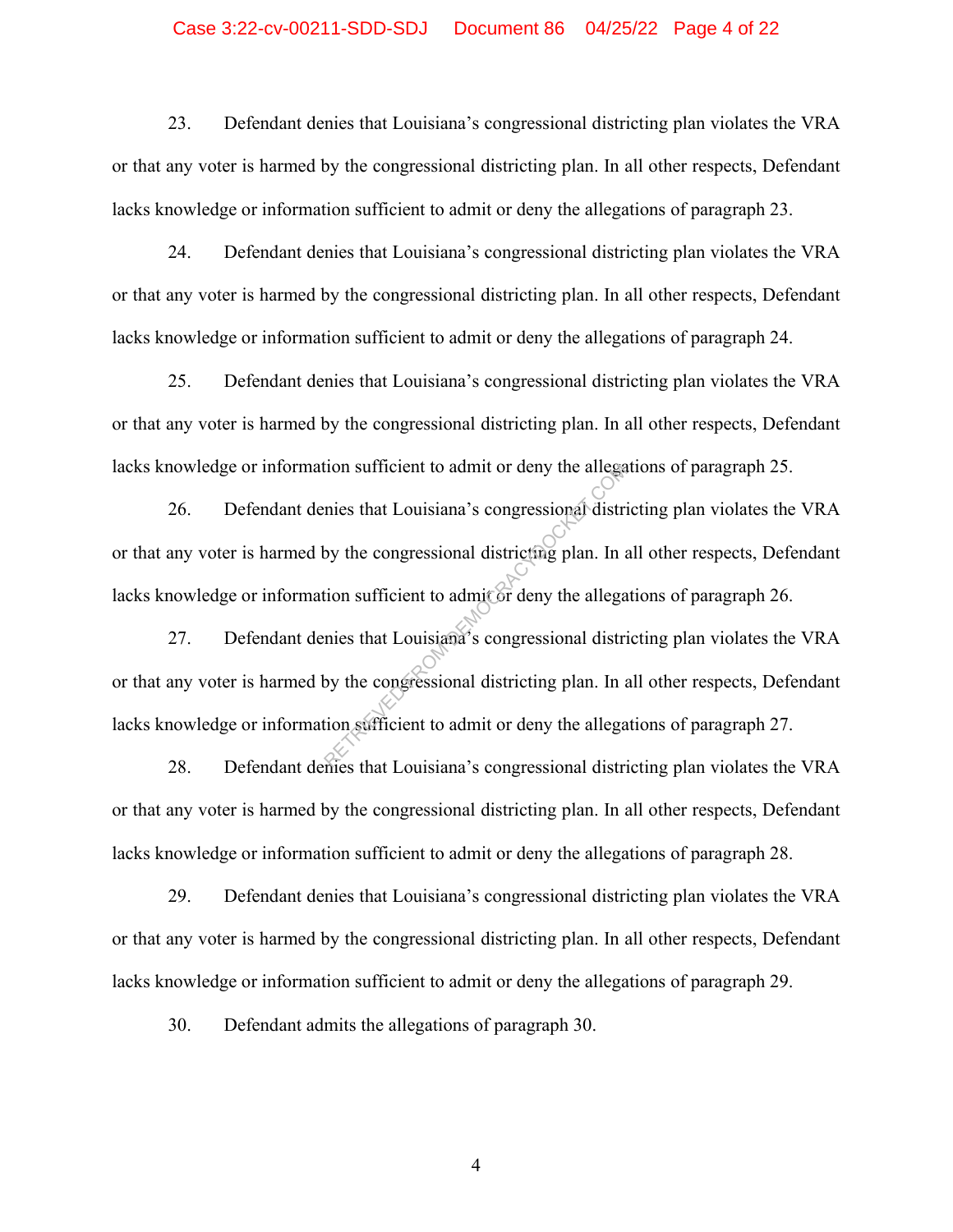## **"LEGAL BACKGROUND"**

31. Defendant admits that Section 2 speaks for itself. In all other respects, the allegations of paragraph 31 are denied.

32. Defendant admits that Section 2 and the cited case speak for themselves. In all other respects, the allegations of paragraph 32 are denied.

33. Defendant admits that Section 2 and the cited case speak for themselves. In all other respects, the allegations of paragraph 33 are denied.

34. Defendant admits that the cited statute and senate report speak for themselves. In all other respects the allegations of paragraph 34 are denied.

35. Defendant admits that the cited senate report and cases speak for themselves. In all other respects, the allegations of paragraph 35 are denied.

36. Defendant admits that the cited case speaks for itself. In all other respects, the allegations of paragraph 36 are denied.

37. Defendant admits that the cited cases and the senate report speak for themselves. In all other respects, the allegations of paragraph 37 are denied. From the state of the cited senate report and cases<br>
In this that the cited senate report and cases<br>
In this that the cited cases and the senate report<br>
ints that the cited cases and the senate reports<br>
ints that the cited

38. Defendant admits that the cited case speaks for itself. In all other respects, the allegations of paragraph 38 are denied.

#### **"FACTUAL BACKGROUND"**

39. Defendant admits that the results of the 2020 census speak for themselves. In all other respects, the allegations of paragraph 39 are denied.

40. Defendant admits that the cited statute, constitutional provisions, and case speak for themselves. In all other respects, the allegations of paragraph 40 are denied.

41. Defendant admits the allegations of paragraph 41.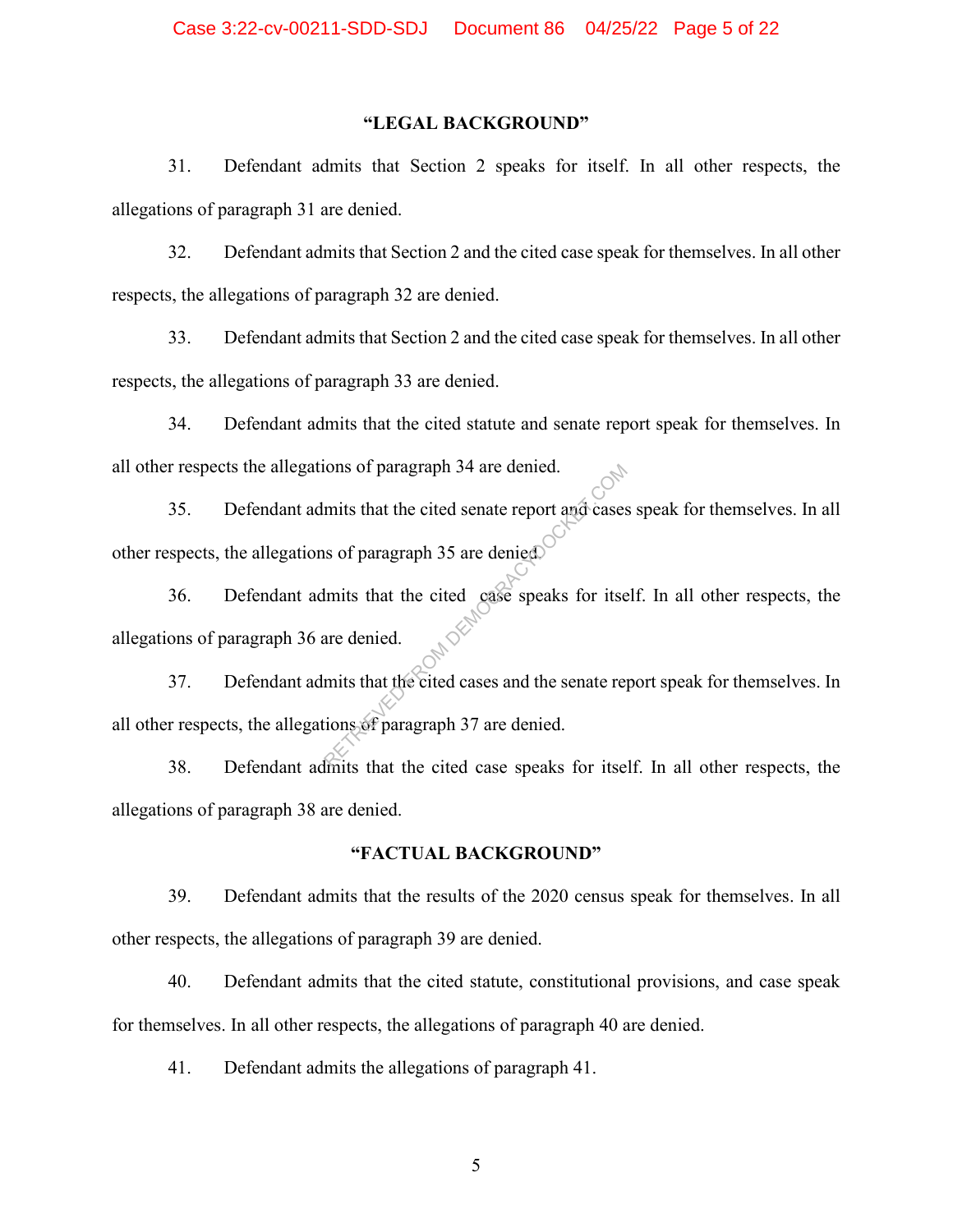## Case 3:22-cv-00211-SDD-SDJ Document 86 04/25/22 Page 6 of 22

42. Defendant admits that the results of the 2020 census speaks for themselves. In all other respects, the allegations of paragraph 42 are denied.

43. Defendant admits that the laws governing Louisiana's districting process speak for themselves. In all other respects, the allegations of paragraph 43 are denied.

44. Defendant admits that Joint Rule 21 speaks for itself. In all other respects, the allegations of paragraph 44 are denied.

45. Defendant admits that the uncited October 18, 2021 letter speaks for itself. In all other respects, the allegations of paragraph 45 are denied.

46. Defendant admits that the uncited presentation speaks for itself. In all other respects, the allegations of paragraph 46 are denied.

47. Defendant admits that the schedule and stated purpose for the "roadshows" speak for themselves. In all other respects, the allegations of paragraph 47 are denied. the uncited presentation specifies are denied.<br>
The area denied.<br>
The series of paragraph 47 and the schedule and stated purpos<br>
espects, the allegations of paragraph 47 and that the cited testimony speaks for it<br>
are deni

48. Defendant admits that the cited testimony speaks for itself. In all other respects, the allegations of paragraph 48 are denied.

49. Defendant admits that the cited testimony speaks for itself. In all other respects, the allegations of paragraph 49 are denied.

50. Defendant admits that the cited testimony speaks for itself. In all other respects, the allegations of paragraph 50 are denied.

51. Defendant admits that the public comments speak for themselves. In all other respects, the allegations of paragraph 51 are denied.

52. Defendant admits that the cited testimony speaks for itself. In all other respects, the allegations of paragraph 52 are denied.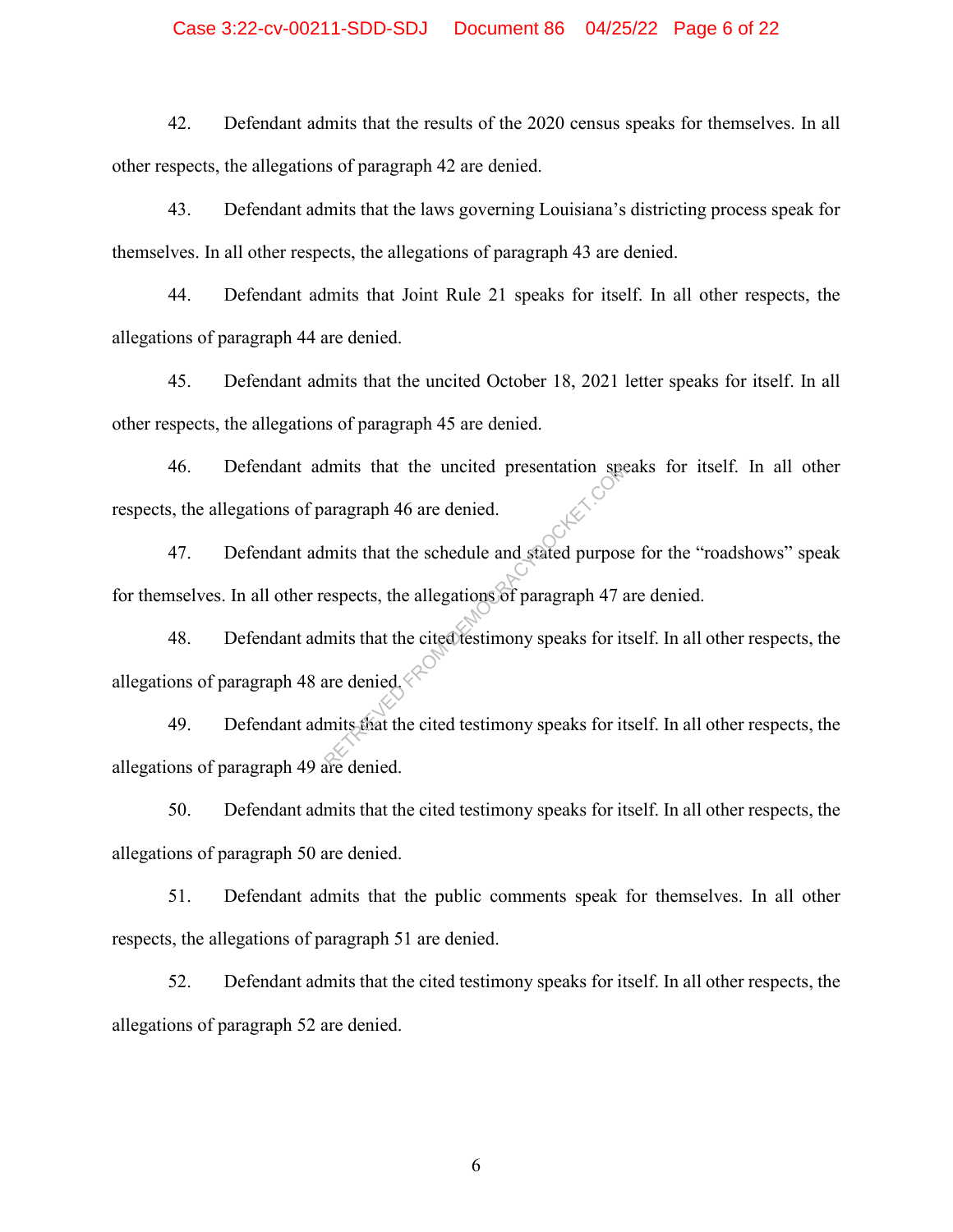## Case 3:22-cv-00211-SDD-SDJ Document 86 04/25/22 Page 7 of 22

53. Defendant admits that the cited testimony speaks for itself. In all other respects, the allegations of paragraph 53 are denied.

54. Defendant admits that the cited testimony speaks for itself. In all other respects, the allegations of paragraph 54 are denied.

55. Defendant admits that the cited testimony and proposed maps speak for themselves. In all other respects, the allegations of paragraph 55 are denied.

56. Defendant admits that the cited testimony speaks for itself. In all other respects, the allegations of paragraph 56 are denied.

57. Defendant admits that the December 14, 2021 letter speaks for itself. In all other respects, the allegations of paragraph 57 are denied.

58. Defendant admits that the schedule of the roadshows and the testimony at these roadshows speak for themselves. In all other respects, the allegations of paragraph 58 are denied. mits that the December 14, 2021 letters<br>aragraph 57 are denied.<br>Imits that the schedule of the roadshows<br>lves. In all other respects, the allegations<br>mits the allegations of paragraph 59.<br>Imits that the bills and amendment

59. Defendant admits the allegations of paragraph 59.

60. Defendant admits that the bills and amendments submitted during the Special Session speak for themselves. In all other respects, the allegations of paragraph 60 are denied.

61. Defendant admits that the Senate Governmental Affairs Committee convened on February 2, 2022, and that any testimony in that Committee meeting speaks for itself. In all other respects, the allegations of paragraph 61 are denied.

62. Defendant admits that the Senate Governmental Affairs Committee convened on February 3, 2022, and that any testimony or bills introduced in that Committee meeting speak for themselves. In all other respects, the allegations of paragraph 62 are denied.

63. Defendant admits that the referenced Senator's testimony speaks for itself. In all other respects, the allegations of paragraph 63 are denied.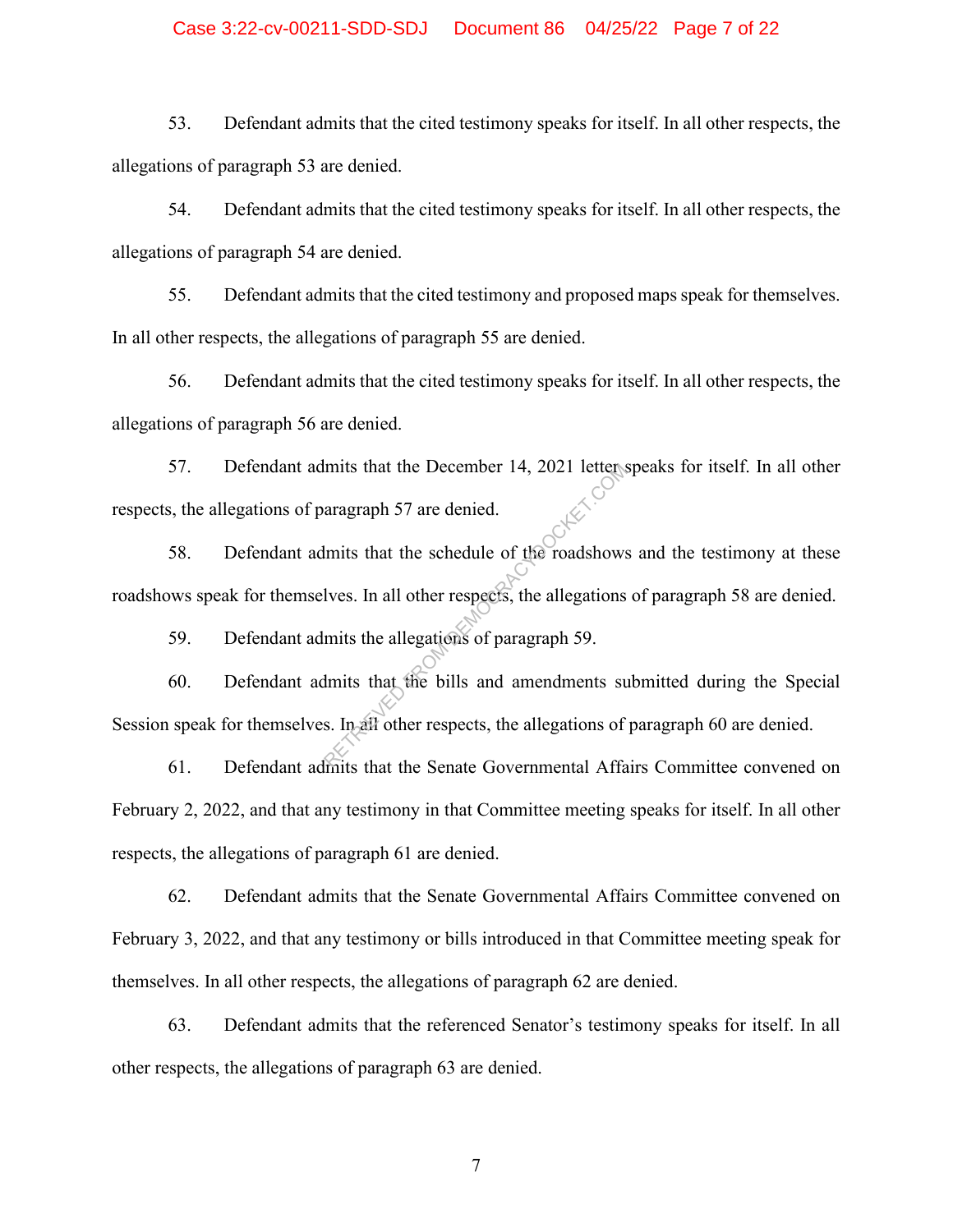## Case 3:22-cv-00211-SDD-SDJ Document 86 04/25/22 Page 8 of 22

64. Defendant admits that Senator Hewitt's testimony speaks for itself. In all other respects, the allegations of paragraph 64 are denied.

65. Defendant admits that Senator Hewitt's testimony speaks for itself. In all other respects, the allegations of paragraph 65 are denied.

66. Defendant admits that the referenced "Coalition maps" speak for themselves. In all other respects, the allegations of paragraph 66 are denied.

67. Defendant admits that the Senate Governmental Affairs Committee met on February 4, 2022 and that the committee votes speaks for itself. In all other respects, the allegations of paragraph 67 are denied.

68. Defendant lacks knowledge or information sufficient to admit or deny the allegations of paragraph 68.

69. Defendant admits that Senator Hewitt's statements speak for themselves. In all other respects, the allegations of paragraph 69 are denied.

70. Defendant admits that the Senate passed S.B. 5 on February 8, 2022, and that the vote speaks for itself. Defendant further admits that the Senate voted to reject an amendment offered by Senator Fields, and that the vote speaks for itself. In all other respects, the allegations of paragraph 70 are denied. TRIET STATES IN the Senator Health's statements of paragraph 69 are denied.<br>
This that the Senate passed S.B. 5 on Fe<br>
Reported that the Senate passed S.B. 5 on Fe<br>
Reported that the verte modes for itself. In all of

71. Defendant admits that the House and Governmental Affairs Committee met on February 4, 2022 and that the actions of the Committee speak for themselves. In all other respects, the allegations of paragraph 71 are denied.

72. Defendant admits that H.B.1 and the referenced testimony speak for themselves. In all other respects, the allegations of paragraph 72 are denied.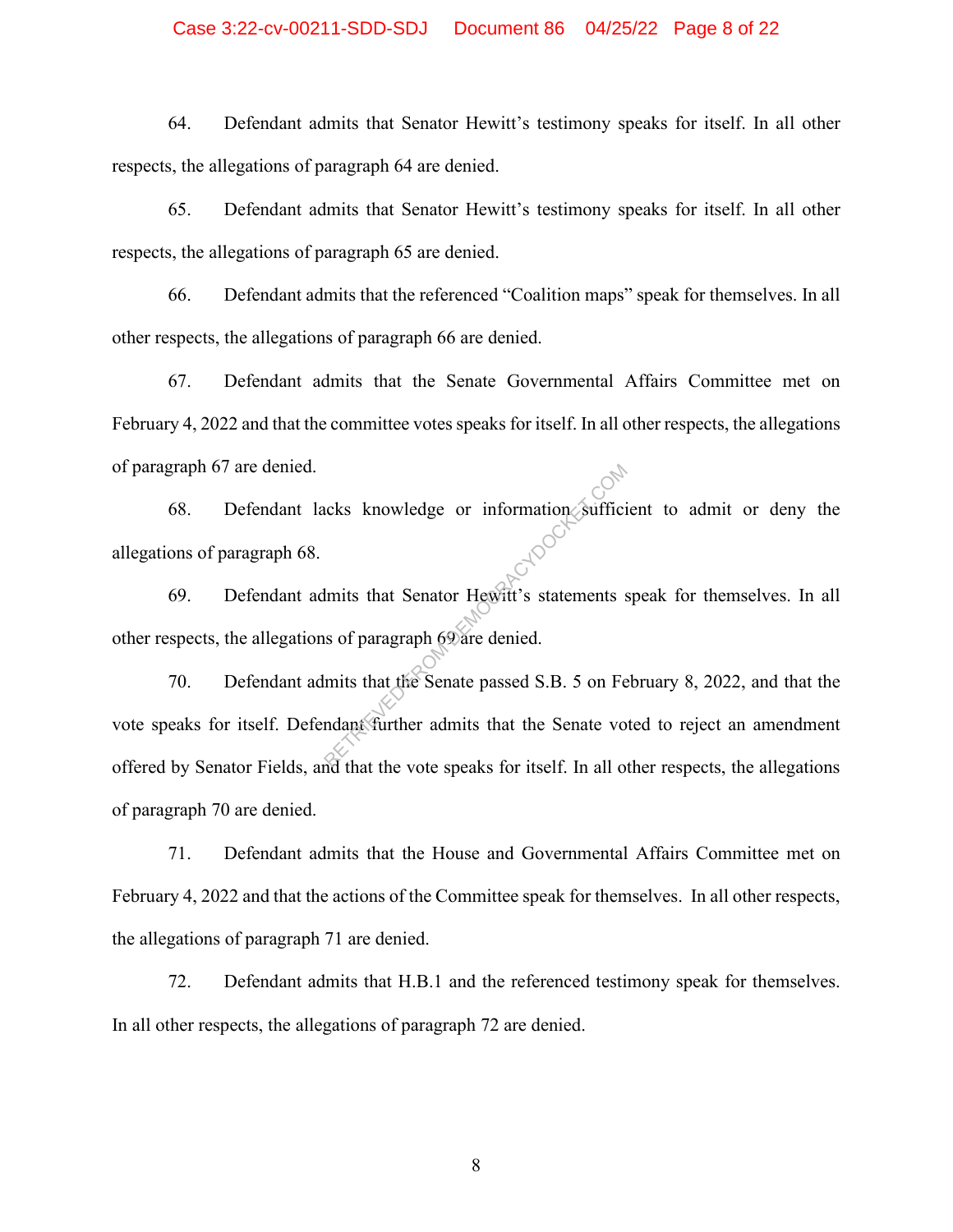## Case 3:22-cv-00211-SDD-SDJ Document 86 04/25/22 Page 9 of 22

73. Defendant admits that H.B.1 and the referenced testimony speak for themselves. In all other respects, the allegations of paragraph 73 are denied.

74. Defendant admits that the referenced testimony speaks for itself. In all other respects, the allegations of paragraph 74 are denied.

75. Defendant admits that the House and Governmental Affairs Committee voted to send H.B. 1 to the House of Representatives for a floor vote, and that the Committee debate and vote speaks for itself. In all other respects, the allegations of paragraph 75 are denied.

76. Defendant admits that the actions of the House and Governmental Affairs Committee and the referenced bills speak for themselves. In all other respects, the allegations of paragraph 76 are denied.

77. Defendant admits that the referenced testimony speaks for itself. In all other respects, the allegations of paragraph 77 are denied.

78. Defendant admits that the House passed H.B 1 on February 10, 2022, and that the vote speaks for itself. Defendant further admits that amendments were offered by Representatives Marcelle and Gaines and that these amendments and the votes on these amendments speak for themselves. In all other respects, the allegations of paragraph 78 are denied. ed bills speak for themselves. In all other<br>
Imits that the referenced testimony spearagraph 77 are denied<br>
mits that the House passed H.B 1 on February<br>
dant further admits that amendments were at these amendments and the

79. Defendant admits that on February 14, 2022 the House and Governmental affairs committee passed a bill introduced by Representative Ivey, and that this bill and the vote on this bill speak for themselves. Defendant further admits that this bill was not passed by the House of Representatives on February 16, 2022. In all other respects, the allegations of paragraph 79 are denied.

80. Defendant admits that on February 15, 2022 the House and Governmental Affairs Committee voted in favor of S.B. 5. Defendant also admits that Representative Duplessis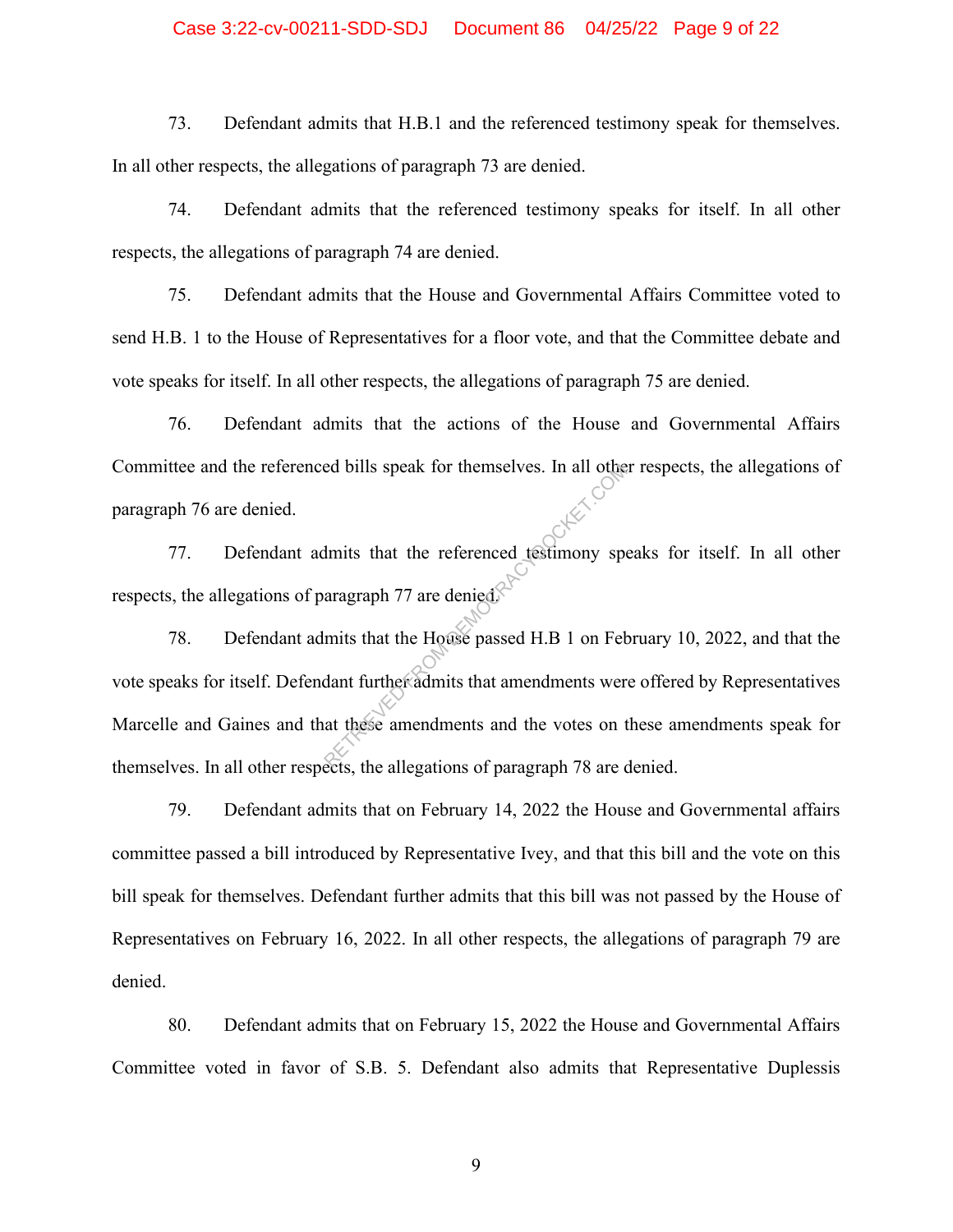## Case 3:22-cv-00211-SDD-SDJ Document 86 04/25/22 Page 10 of 22

introduced an amendment, which speaks for itself. Defendant further admits that the House and Governmental Affairs Committee did not pass this amendment. In all other respects, the allegations of paragraph 80 are denied.

81. Defendant admits that on February 15, 2022 the Senate Governmental Affairs Committee voted in favor of H.B. 1, and that the referenced testimony speaks for itself. Defendant further admits that Senator Price introduced an amendment, which speaks for itself, and was rejected.

82. Defendant admits that the legislative record regarding the passage of H.B.1 and S.B. 5, including the referenced graphic, speak for themselves. In all other respects, the allegations of paragraph 82 are denied.

83. Defendant admits that the legislative record regarding the passage of H.B.1 and S.B. 5, including the referenced graphic, speak for themselves. In all other respects, the allegations of paragraph 83 are denied. 84. Defendant admits that the Governor vetoed H.B.1 and S.B. 5 and that his veto red graphic, speak for themselves. In all we<br>
lmits that the legislative record regardin<br>
red graphic, speak for themselves. In all c<br>
lmits that the Governor vetoed H.B.1 a<br>
in all other respects, the allegations of parti

statement speaks for itself. In all other respects, the allegations of paragraph 84 are denied.

85. Defendant admits the allegations of paragraph 85.

86. Defendant admits that the Legislature overrode the Governor's veto, and that the vote on that speaks for itself. Defendant further admits that the racial and political makeup of members of the Louisiana Legislature speak for themselves. In all other respects, the allegations of paragraph 86 are denied.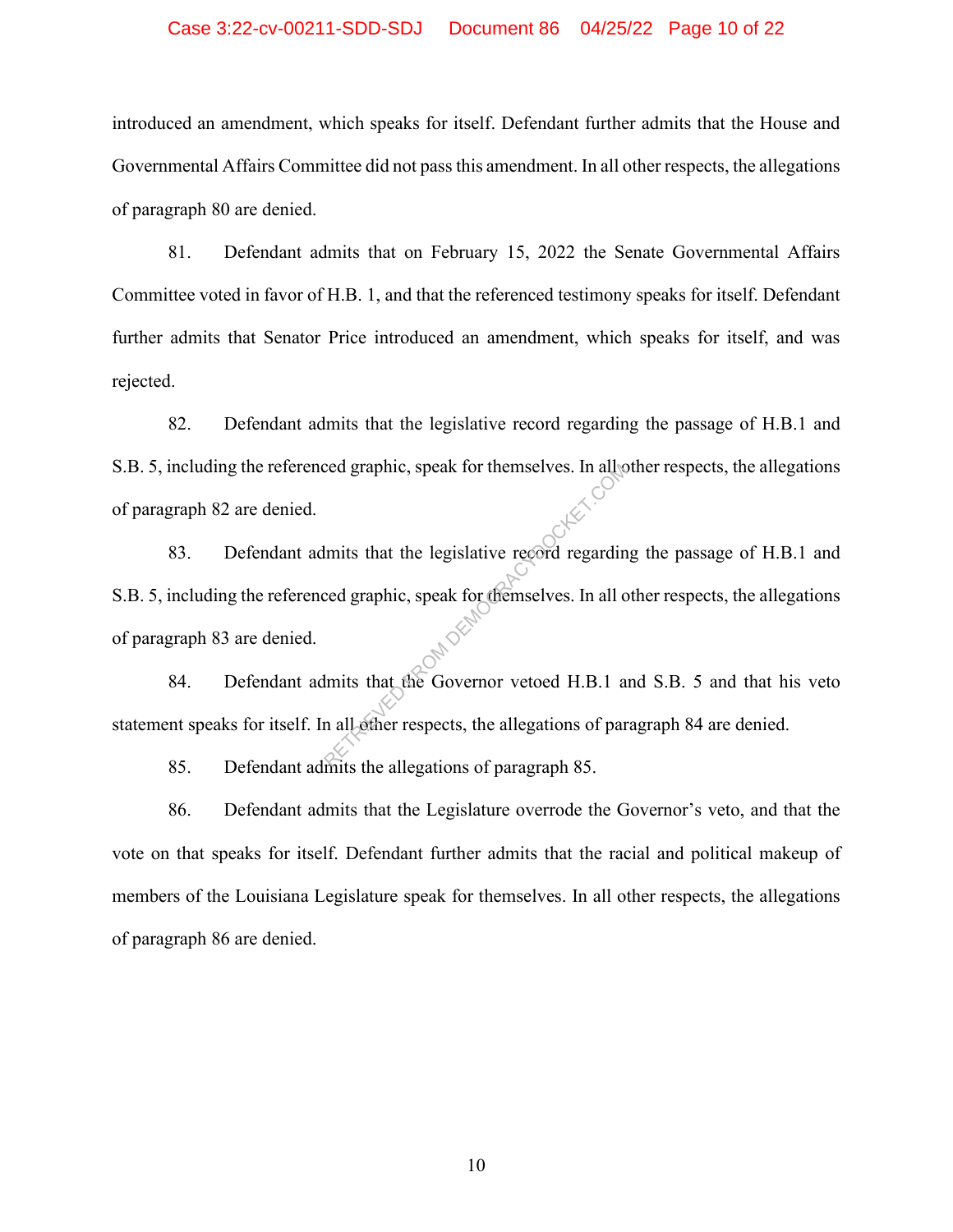## **"The** *Thornburg v. Gingles* **Preconditions Are Satisfied Here"**

87. Paragraph 87 contains a legal conclusion to which no response is required. To the extent a response is deemed required, Defendant admits that the cited case speaks for itself, in all other respects the allegations of paragraph 87 are denied.

## **"***Gingles* **Precondition One: Size and Compactness of Black Voting Age Population"**

88. Defendant lacks knowledge or information sufficient to admit or deny the allegations of paragraph 88.

89. Defendant admits that on February 8, 2022 Senator Fields introduced an amendment to S.B. 5 which speaks for itself. Defendant denies that any map is "reproduced below" paragraph 89. In all other respects, the allegations of paragraph 89 are denied.

90. Defendant lacks knowledge or information sufficient to admit or deny the allegations of paragraph 90. Speaks for itself. Detendant denies that any<br>spects, the allegations of paragraph 89 and<br>icks knowledge or information sufficients<br>the subset of information sufficients<br>the subset of information sufficients

91. Defendant lacks knowledge or information sufficient to admit or deny the allegations of paragraph 91.

92. Defendant lacks knowledge or information sufficient to admit or deny the allegations of paragraph 92.

93. Defendant admits that the maps proposed to the Legislature speak for themselves. In all other respects, the allegations of paragraph 93 are denied.

## **"***Gingles* **Precondition Two: Political Cohesiveness of Black Voters"**

94. Defendant admits that the referenced case speaks for itself. In all other respects, Defendant lacks knowledge or information sufficient to admit or deny the allegations of paragraph 94.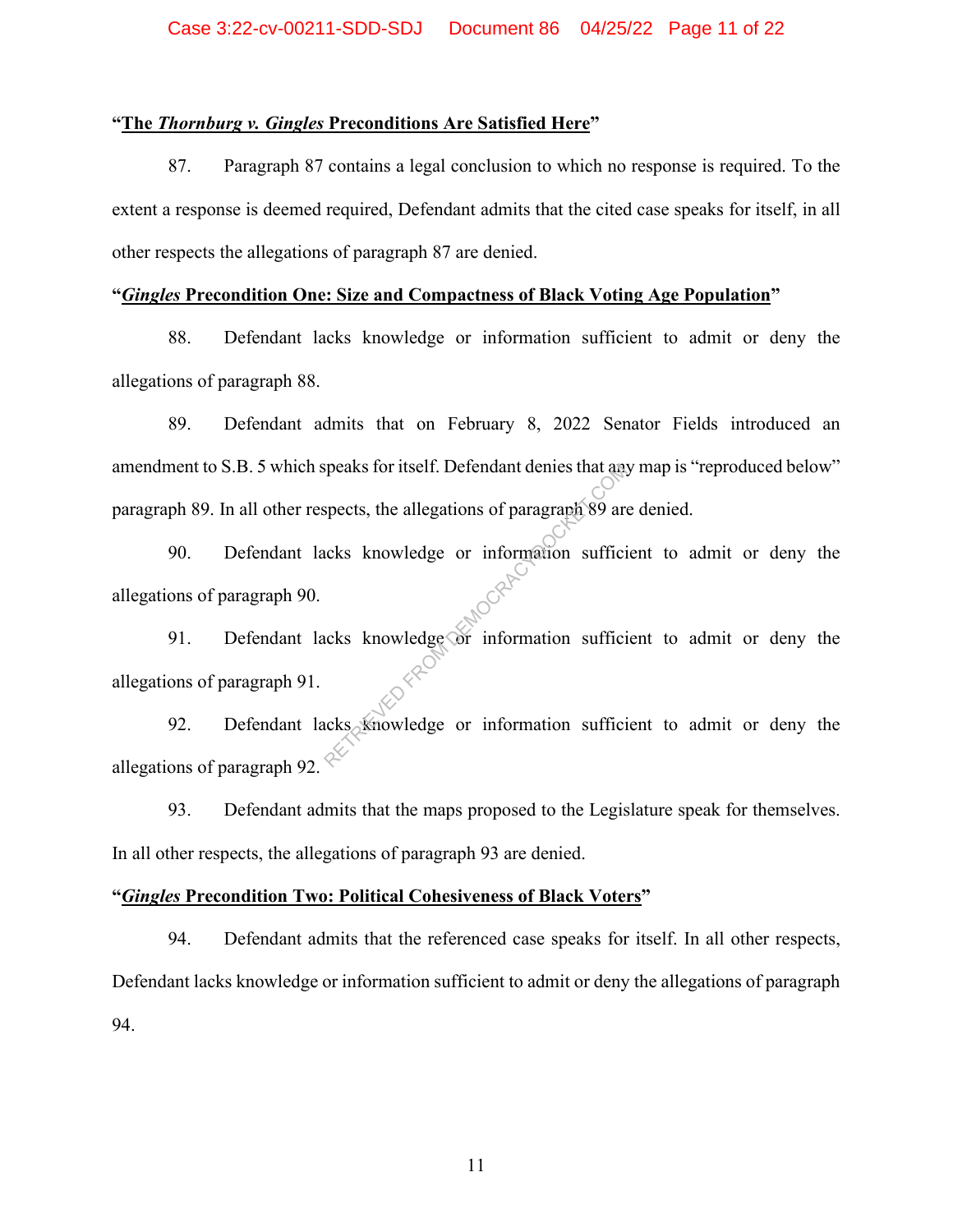## Case 3:22-cv-00211-SDD-SDJ Document 86 04/25/22 Page 12 of 22

95. Defendant admits that the referenced election results speak for themselves. In all other respects, the allegations of paragraph 95 are denied.

96. Defendant admits that the referenced election results speak for themselves. In all other respects, the allegations of paragraph 96 are denied.

97. Defendant admits that the referenced election results speak for themselves. In all other respects, the allegations of paragraph 97 are denied.

## **"***Gingles* **Precondition Three: Bloc Voting by White Voters"**

98. Defendant admits that the referenced election results speak for themselves. In all other respects, Defendant lacks knowledge or information sufficient to admit or deny the allegations of paragraph 98.

99. Defendant admits that the referenced cases speak for themselves. In all other respects, Defendant lacks knowledge or information sufficient to admit or deny the allegations of paragraph 99. 100. Defendant admits that the referenced cases and DOJ action speak for themselves. FROM DEATH AND MUNICIPALITY OF THE MANUSCRIPT OF THE MUNICIPALITY OF THE MONOGRAPH OF THE MOVED OF THE MOVED OF THE MANUSCRIPT OF THE MANUSCRIPT OF THE MANUSCRIPT OF THE MANUSCRIPT OF THE MANUSCRIPT OF THE MANUSCRIPT OF TH

In all other respects, Defendant lacks knowledge or information sufficient to admit or deny the allegations of paragraph 100.

#### **"Under the Totality of the Circumstances, H.B. 1/S.B. 5 Violate Section 2 of the VRA"**

101. Defendant admits that Louisiana's history and the Senate Judiciary Committee report to the 1982 amendments to the VRA speak for themselves. In all other respects, the allegations of paragraph 101 are denied.

#### **"Factor 1: History of Official Voting-Related Discrimination"**

## **"a. Suppression Targeting Black Voters Before the Voting Rights Act"**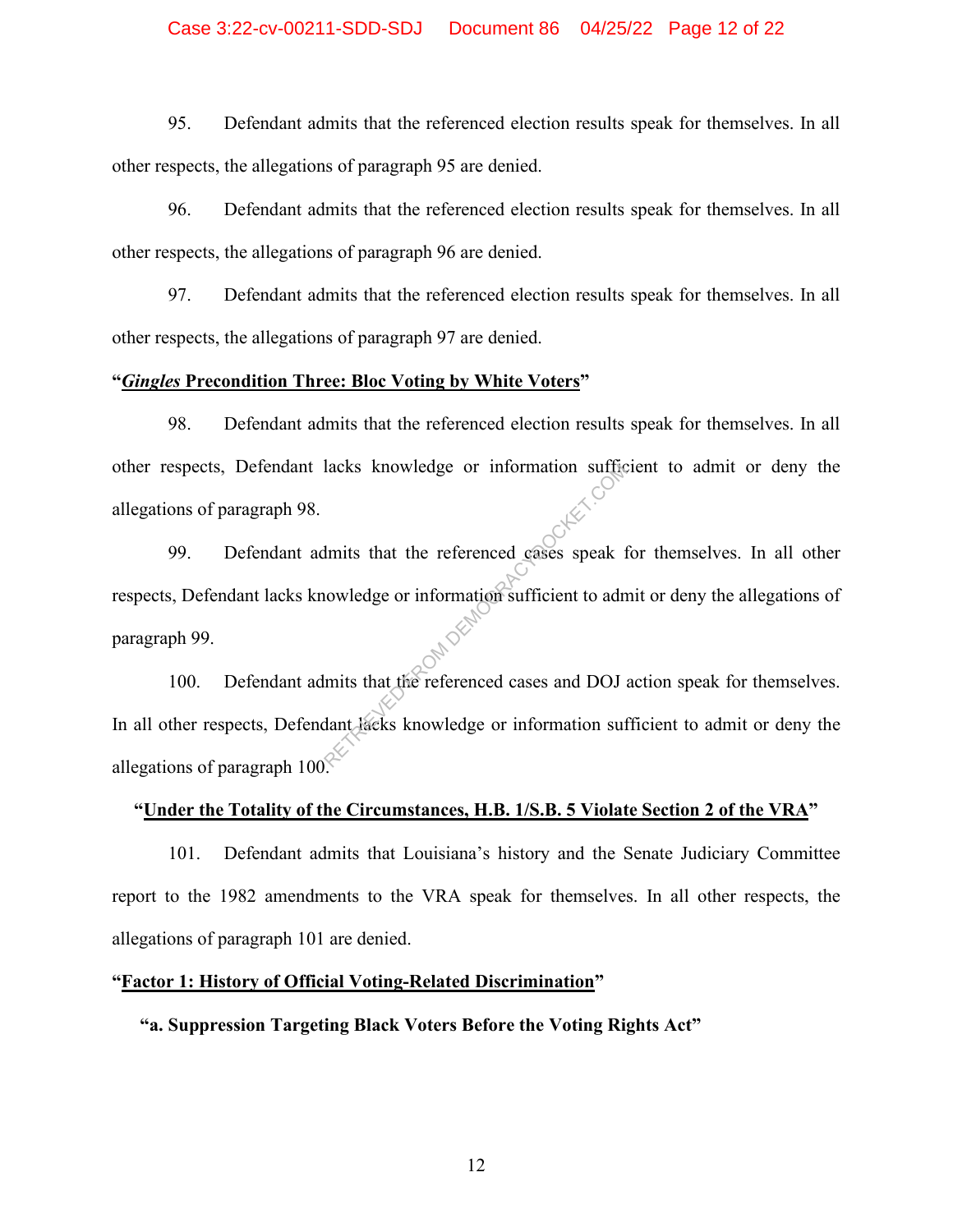## Case 3:22-cv-00211-SDD-SDJ Document 86 04/25/22 Page 13 of 22

102. Defendant admits that the cited case and Louisiana's history speak for themselves. In all other respects, the allegations of paragraph 102 are denied.

103. Defendant admits that Louisiana's history speaks for itself. In all other respects, the allegations of paragraph 103 are denied.

104. Defendant admits that Louisiana's history speaks for itself. In all other respects, the allegations of paragraph 104 are denied.

105. Defendant admits that Louisiana's history speaks for itself. In all other respects, the allegations of paragraph 105 are denied.

106. Defendant admits that Louisiana's history and the cited cases speaks for themselves. In all other respects, the allegations of paragraph 106 are denied.

107. Defendant admits that Louisiana's history and the cited cases speaks for themselves. In all other respects, the allegations of paragraph 107 are denied.

## **"b. Continued Efforts After the Voting Rights Act to Minimize Black Voting Power"**

108. Defendant admits that the history of the VRA and the referenced case speak for themselves. In all other respects, the allegations of paragraph 108 are denied. dmits that Louisiana's history and the<br>ects, the allegations of paragraph 106 are<br>dmits that Louisiana's history and the<br>ects, the allegations of paragraph 107 are<br>after the Voting Rights Act to Minimiz<br>dmits that the hist

109. Defendant admits that Louisiana's history and the referenced DOJ actions speak for themselves. In all other respects, the allegations of paragraph 109 are denied.

110. Defendant admits that Louisiana's history and the referenced DOJ actions speak for themselves. In all other respects, the allegations of paragraph 110 are denied.

111. Defendant admits that Louisiana's history and the referenced cases speak for themselves. In all other respects, the allegations of paragraph 111 are denied.

112. Defendant admits that Louisiana's history and the referenced cases speak for themselves. In all other respects, the allegations of paragraph 111 are denied.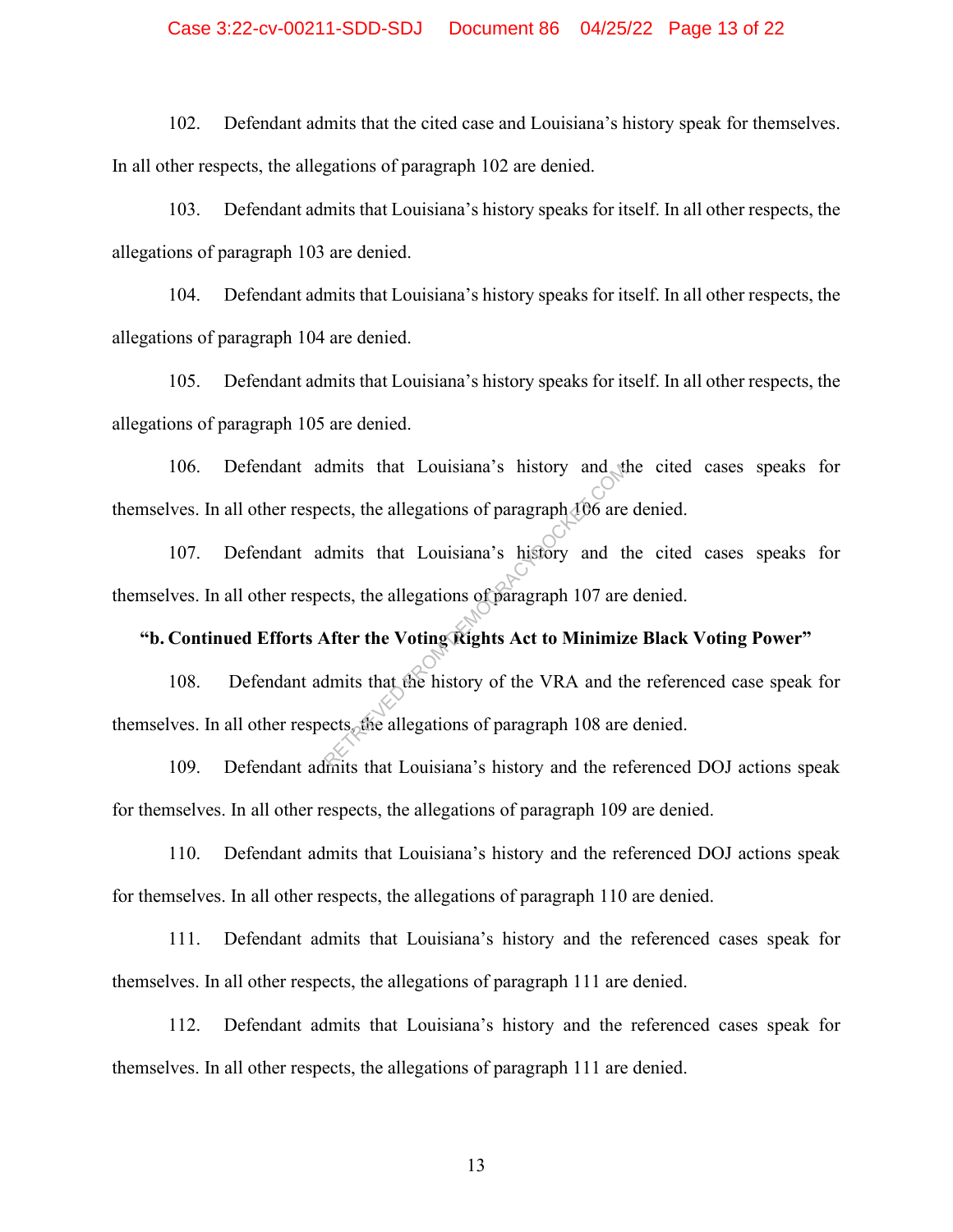## Case 3:22-cv-00211-SDD-SDJ Document 86 04/25/22 Page 14 of 22

113. Defendant admits that Louisiana's history and the referenced DOJ actions speak for themselves. In all other respects, the allegations of paragraph 113 are denied.

114. Defendant admits that Louisiana's history and the referenced DOJ actions speak for themselves. In all other respects, the allegations of paragraph 114 are denied.

115. Defendant admits that Louisiana's history and the referenced case speak for themselves. In all other respects, the allegations of paragraph 115 are denied.

116. Defendant admits that Louisiana's history and the referenced cases speak for themselves. In all other respects, the allegations of paragraph 116 are denied.

117. Defendant admits that Louisiana's history and the referenced cases speak for themselves. In all other respects, the allegations of paragraph  $417$  are denied.

118. Defendant admits that Louisiana's history and the referenced cases speak for themselves. In all other respects, the allegations of paragraph 118 are denied. Imits that Louisiana's history and the<br>ects, the allegations of paragraph 117 are<br>lmits that Louisiana's history and the<br>ects, the allegations of paragraph 118 are<br>ects, the allegations of paragraph 119 are<br>lmits that Loui

119. Defendant admits that Louisiana's history and the referenced cases speak for themselves. In all other respects, the allegations of paragraph 119 are denied.

120. Defendant admits that Louisiana's history and the referenced cases speak for themselves. In all other respects, the allegations of paragraph 120 are denied.

## **"Factor 2: The Extent of Racial Polarization"**

121. Defendant lacks knowledge or information sufficient to admit or deny the allegations of Paragraph 121.

#### **"Factor 5: Effects of Louisiana's History of Discrimination"**

122. Defendant admits that the history of Louisiana speaks for itself. In all other respects, the allegations of paragraph 122 are denied.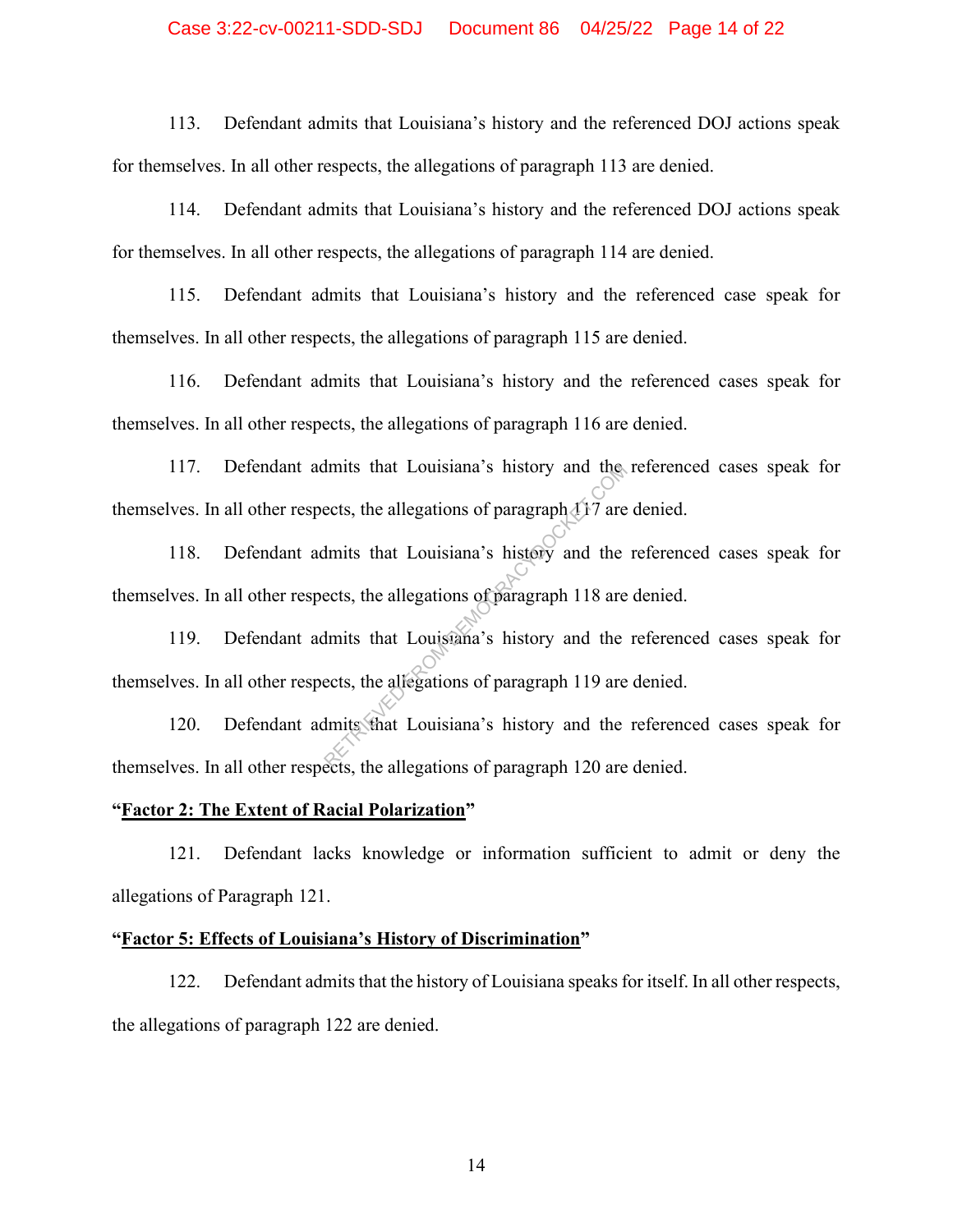## Case 3:22-cv-00211-SDD-SDJ Document 86 04/25/22 Page 15 of 22

123. Defendant admits that Louisiana's history and the referenced cases speak for themselves. In all other respects, the allegations of paragraph 123 are denied.

124. Defendant admits that the cited statistics speak for themselves. In all other respects, the allegations of paragraph 124 are denied.

125. Defendant admits that the cited statistics speak for themselves. In all other respects, the allegations of paragraph 125 are denied.

126. Defendant admits that the cited statistics speak for themselves. In all other respects, the allegations of paragraph 126 are denied.

127. Defendant admits that the cited statistics speak for themselves. In all other respects, the allegations of paragraph 127 are denied.

128. Defendant admits that the cited statistics speak for themselves. In all other respects, the allegations of paragraph 128 are denied.

## **"Factor 6: Presence of Racial Campaign Appeals"**

129. Defendant admits that the election history of David Duke speaks for itself. In all other respects, the allegations of paragraph 129 are denied. mits that the cited statistics speak for then<br>127 are denied.<br>mits that the cited statistics speak for then<br>128 are denied.<br>ial Campaign Appeals"<br>lmits that the election history of David I<br>is of paragraph 129 are denied.

130. Defendant admits that the election history of David Duke and the cited quotation speak for themselves. In all other respects, the allegations of paragraph 130 are denied.

131. Defendant admits that the cited election results speak for themselves. In all other respects, Defendant lacks knowledge or information sufficient to admit or deny the allegations of paragraph 131.

132. Defendant lacks knowledge or information sufficient to admit or deny the allegations of paragraph 132.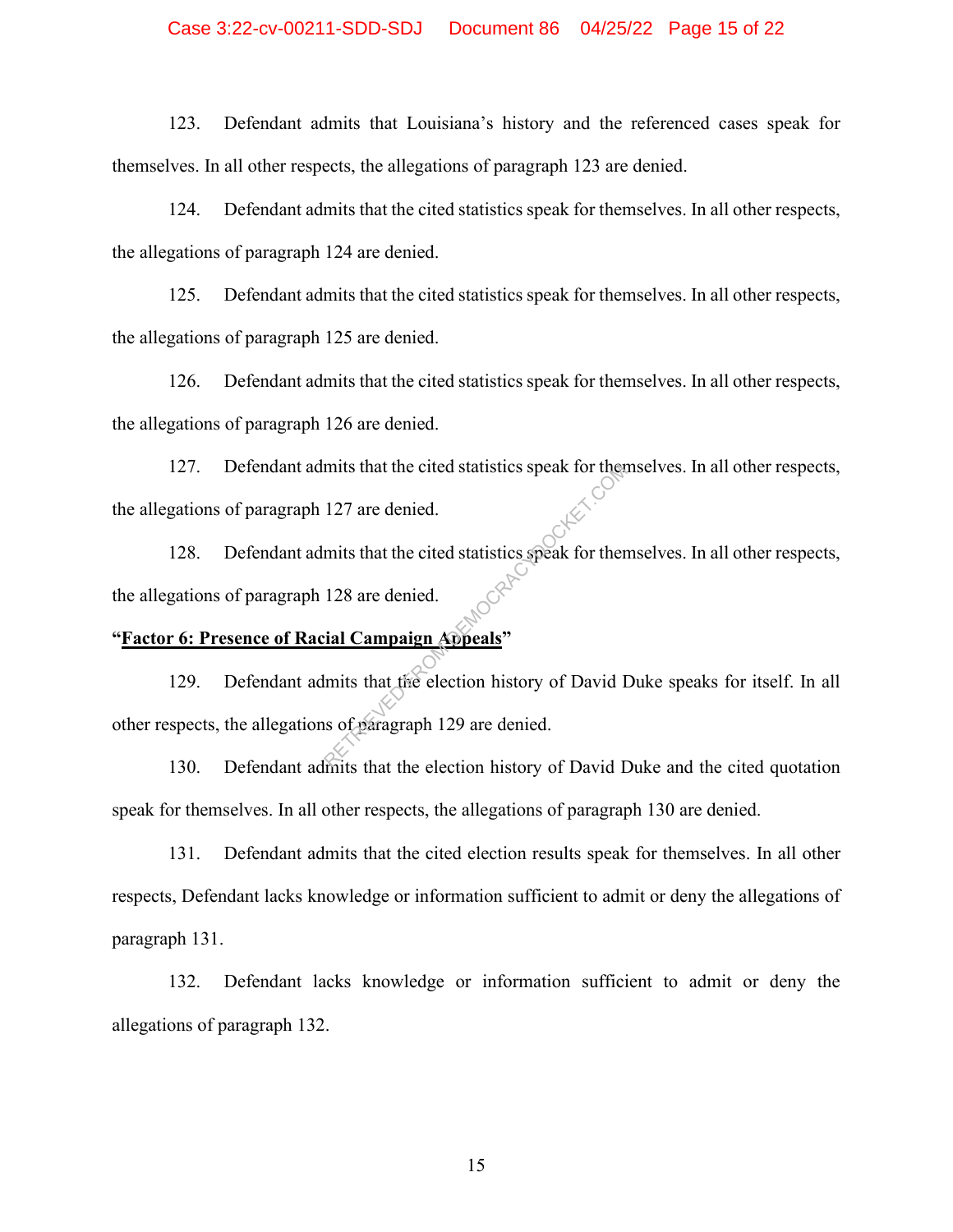## Case 3:22-cv-00211-SDD-SDJ Document 86 04/25/22 Page 16 of 22

133. Defendant lacks knowledge or information sufficient to admit or deny the allegations of paragraph 133.

134. Defendant lacks knowledge or information sufficient to admit or deny the allegations of paragraph 134.

135. Defendant lacks knowledge or information sufficient to admit or deny the allegations of paragraph 135.

#### **"Factor 7: Extent to Which Black Louisianans Have Been Elected to Public Office"**

136. Defendant denies the allegations of paragraph 136.

137. Defendant admits that the identity of Louisiana's elected U.S. Senators speak for themselves. In all other respects, the allegations of paragraph  $437$  are denied.

138. Defendant admits that the identities of Louisiana's elected officials speak for themselves. In all other respects, Defendant lacks knowledge or information sufficient to admit or deny the allegations of paragraph 138. 139. Defendant admits that the identities of Louisiana's elected officials speak for mits that the identity of Louisiana's electrics, the allegations of paragraph 137 are<br>dmits that the identities of Couisiana's<br>ects, Defendant lacks knowledge or infor<br>graph 138.<br>dmits that the identities of Louisiana's<br>ec

themselves. In all other respects, the allegations of paragraph 139 are denied.

140. Defendant admits that the identities of Louisiana's elected officials speak for themselves. In all other respects, the allegations of paragraph 140 are denied.

141. Defendant admits that the identities of Louisiana's elected officials speak for themselves as does the case cited in Paragraph 141. In all other respects, the allegations of paragraph 141 are denied.

142. Defendant admits that the identities of Louisiana's elected officials speak for themselves. In all other respects, the allegations of paragraph 140 are denied.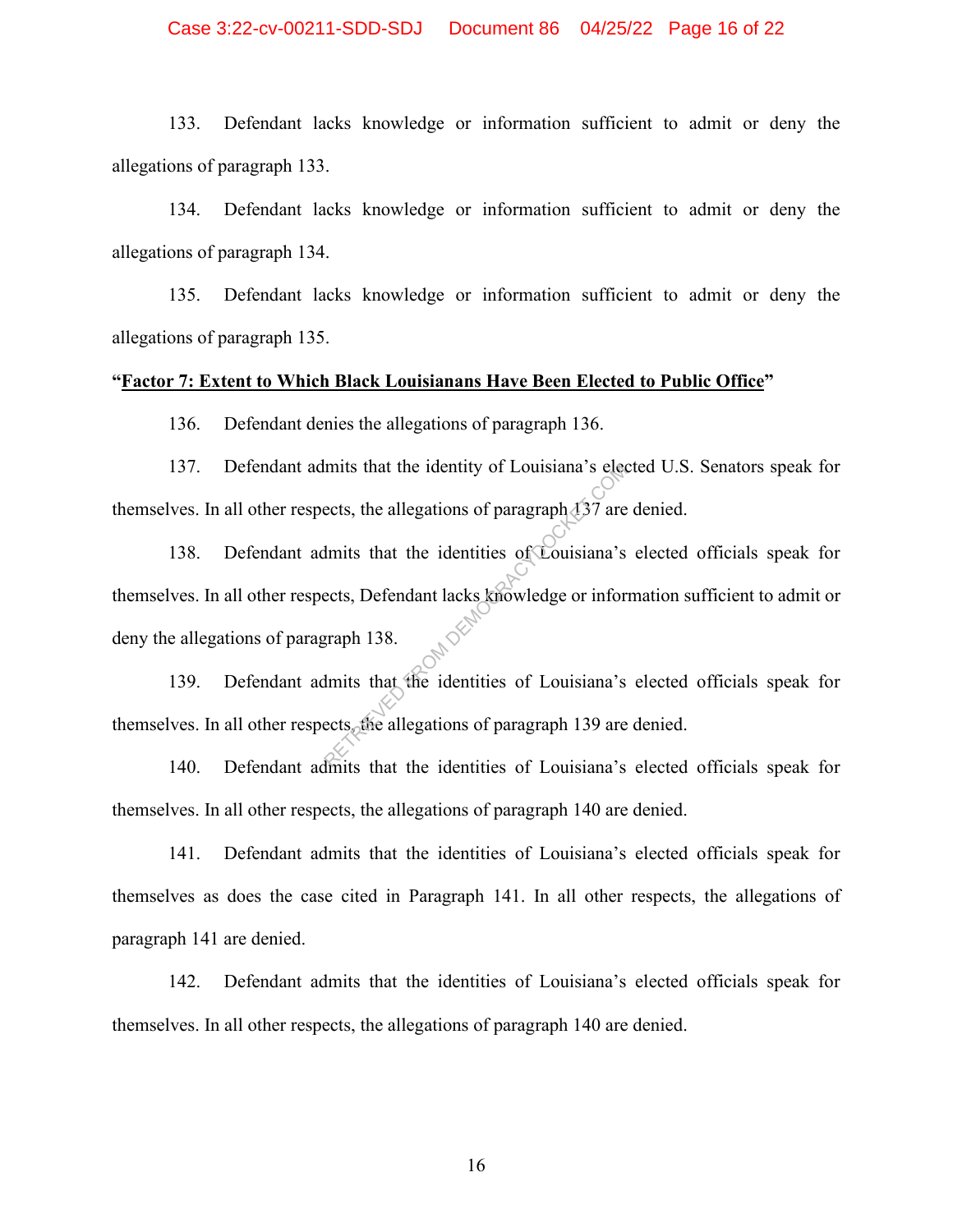## **"Factor 8: Lack of Responsiveness to the Particularized Needs of Black Voters"**

143. Defendant denies the allegations of paragraph 143.

144. Defendant denies the allegations of paragraph 144.

145. Defendant admits that the referenced 2009 study speaks for itself. In all other

respects, the allegations of paragraph 145 are denied.

146. Defendant denies the allegations of paragraph 146.

147. Defendant denies the allegations of paragraph 147.

148. Defendant denies the allegations of paragraph 148.

149. Defendant states that H.R. 5376 and the voting record regarding its passage speak

for themselves. In all other respects, the allegations of paragraph 149 are denied.

# **"Factor 9: Tenuousness of Justifications for Redistricting Black Voters to One Majority Black District"**

150. Defendant lacks knowledge or information sufficient to admit or deny the allegations of paragraph 150. The states that H.R. 3376 and the voting record<br>espects, the allegations of paragraph 149<br>**f** Justifications for Redistricting Blackets<br>knowledge or information sufficions<br>whits that the cited letter, testimony, and consis

151. Defendant admits that the cited letter, testimony, and case all speak for themselves. In all other respects, the allegations of paragraph 151 are denied.

152. Defendant admits that the cited testimony speaks for itself. In all other respects, the allegations of paragraph 152 are denied.

153. Defendant admits that the un-cited testimony of Representative Stefanski speaks for itself. In all other respects, the allegations of paragraph 153 are denied.

154. Defendant admits that the un-cited comments of Representative Stefanski and the un-cited "Coalition" response speak for themselves. In all other respects, the allegations of paragraph 154 are denied.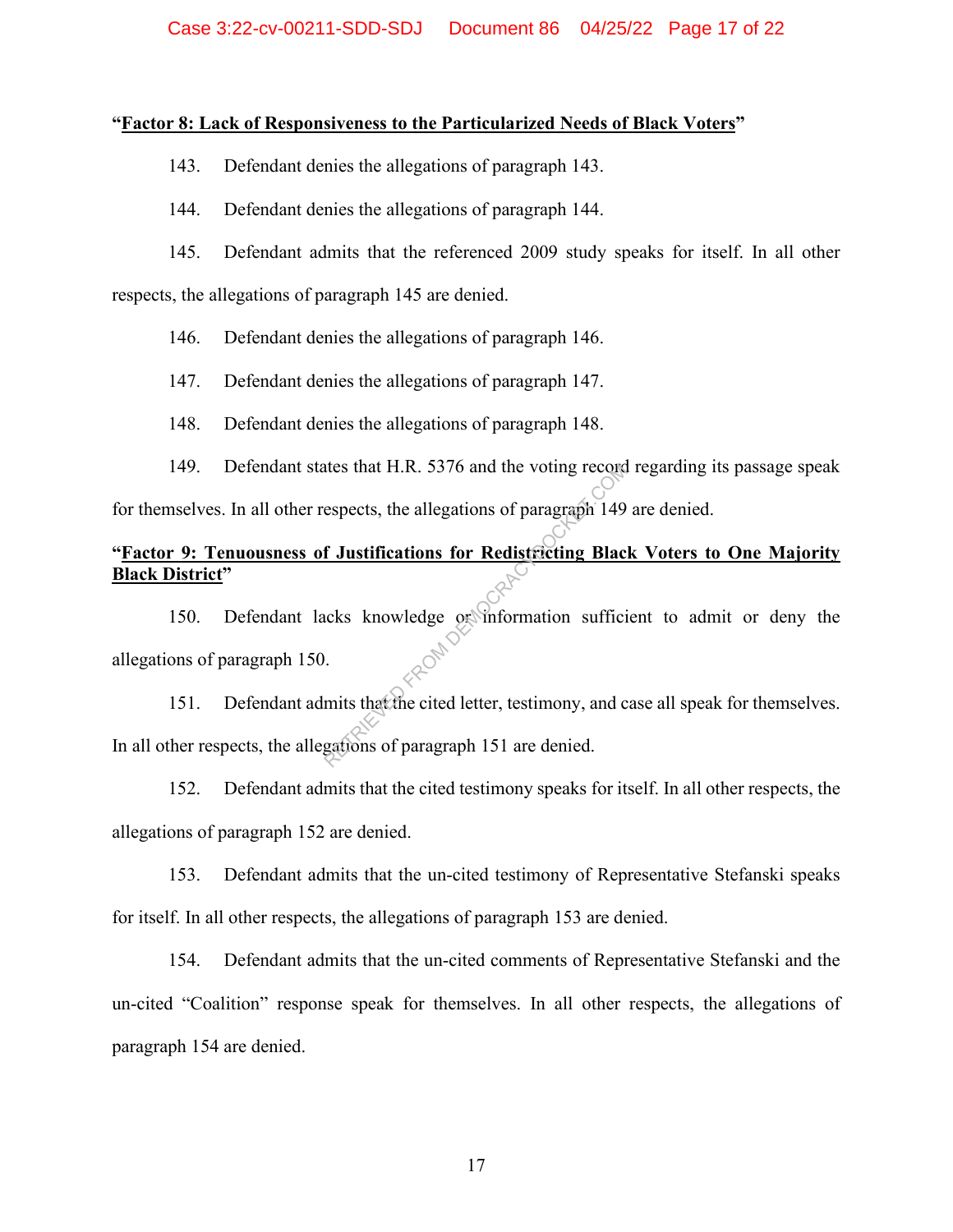## Case 3:22-cv-00211-SDD-SDJ Document 86 04/25/22 Page 18 of 22

155. Defendant lacks knowledge or information sufficient to admit or deny the allegations of paragraph 155.

156. Defendant admits that the cited testimony speaks for itself. In all other respects, the allegations of paragraph 156 are denied.

157. Defendant admits that the cited testimony speaks for itself. In all other respects, the allegations of paragraph 157 are denied.

158. Defendant admits that the referenced amendments and testimony speak for themselves. In all other respects, the allegations of paragraph 158 are denied.

159. Defendant admits that the cited testimony speaks for itself. In all other respects, the allegations of paragraph 159 are denied.

160. Defendant admits that the cited testimony speaks for itself. In all other respects, the allegations of paragraph 160 are denied. mits that the cited testimony speaks for it<br>
is that the cited testimony speaks for it<br>
is that the cited testimony speaks for it<br>
mits that the cited testimony speaks for it<br>
dmits that the actions of the House action<br>
an

161. Defendant admits that the cited testimony speaks for itself. In all other respects, the allegations of paragraph 161 are denied.

162. Defendant admits that the actions of the House and Governmental Affairs Committee regarding Representative Ivey's bill, and the House actions regarding the same speak for themselves. In all other respects, the allegations of paragraph 162 are denied.

163. Defendant admits that the referenced testimony and cases speak for themselves. In all other respects, the allegations of paragraph 164 are denied.

#### **"CLAIM FOR RELIEF"**

**"Count One" "H.B. 1/S.B. 5 violate Section 2 of the Voting Rights Act of 1965 52 U.S.C. § 10301; 42 U.S.C. § 1983 (Vote Dilution)"**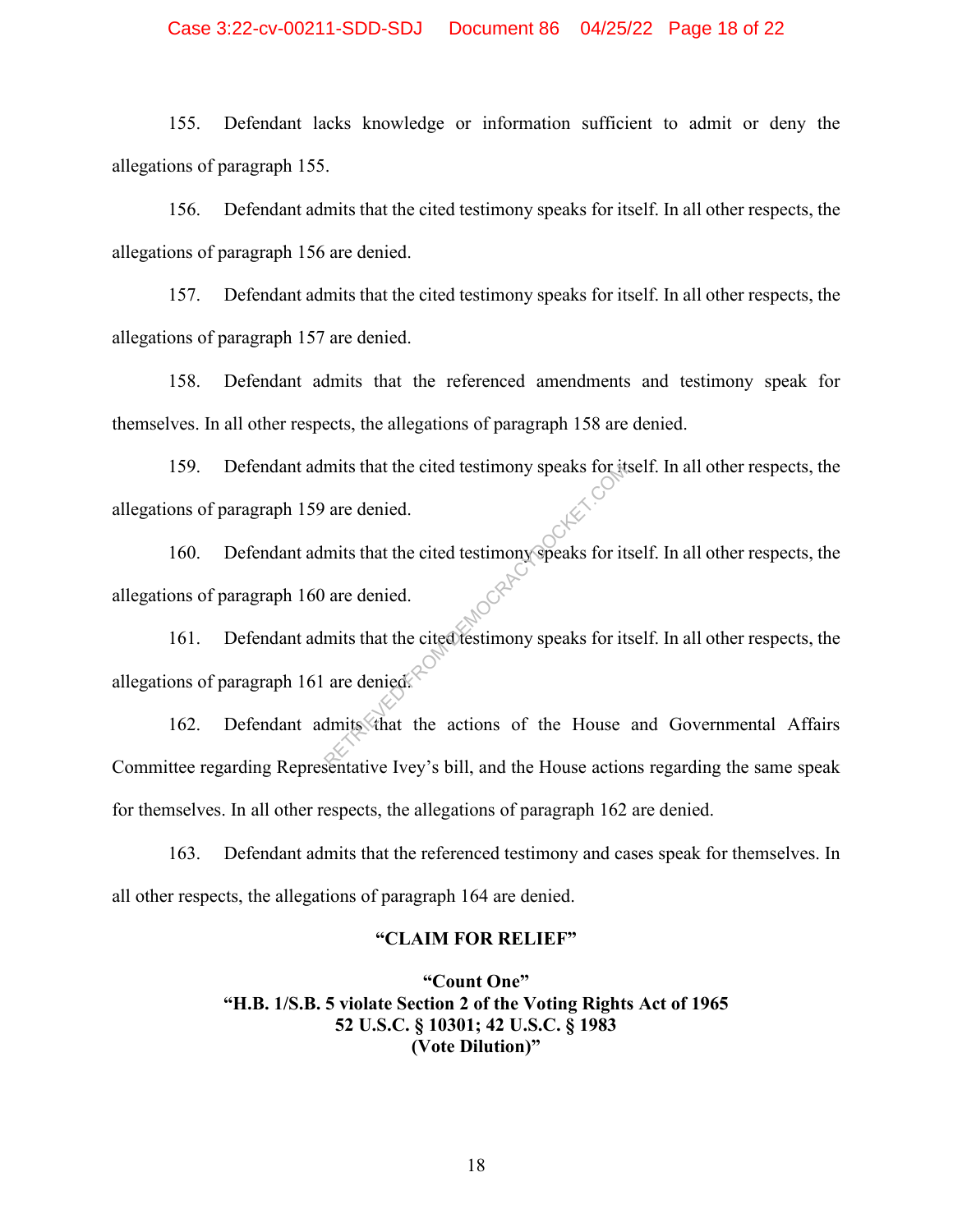## Case 3:22-cv-00211-SDD-SDJ Document 86 04/25/22 Page 19 of 22

164. Defendant adopts and incorporates the foregoing responses as if fully set forth herein.

165. Defendant admits that Section 2 speaks for itself. In all other respects, the allegations of paragraph 165 are denied.

166. The allegations of paragraph 166 contain a legal conclusion to which no response is required. To the extent a response is required, Defendant states that he lacks knowledge or information sufficient to form a belief about the truth of the allegations of paragraph 166.

167. Defendant is without knowledge or information sufficient to form a belief about the truth of the allegations of paragraph 167.

168. The allegations of paragraph 168 are denied.

169. The allegations of paragraph 169 are denied.

170. The allegations of paragraph 171 are denied.

# "**PRAYER FOR RELIEF"**

Defendant denies that Plaintiffs are entitled to any relief. ragraph 167.<br>
Ins of paragraph 169 are denied.<br>
Ins of paragraph 171 are denied.<br>
"PRAYERFOR RELIEF"<br>
It Plaintiffs are entitled to any relief.<br>
AFFIRMATIVE DEFENSES

## **AFFIRMATIVE DEFENSES**

1. Plaintiffs fail to state a claim upon which relief can be granted.

2. The illustrative maps proposed by Plaintiffs are inconsistent with traditional districting criteria and fail to properly defer to the Louisiana Legislature's primary role in the redistricting process.

3. The relief sought by plaintiffs would involve an unconstitutional racial gerrymander because they request a map in which racial considerations predominate over traditional districting criteria.

4. It would be inequitable to afford Plaintiffs relief so soon before the 2022 elections.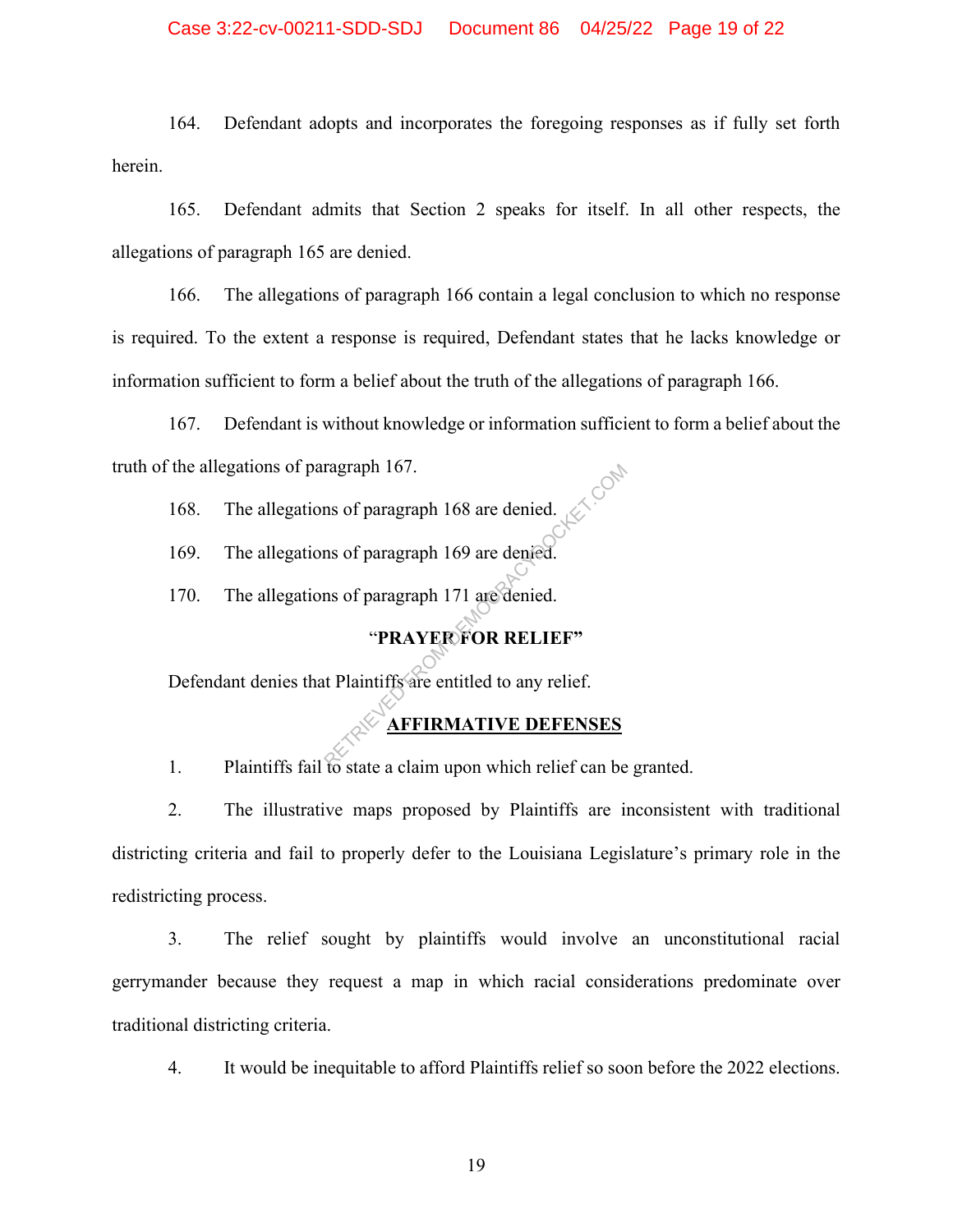## Case 3:22-cv-00211-SDD-SDJ Document 86 04/25/22 Page 20 of 22

5. Plaintiffs seek inappropriate relief, including relief that is not within the Secretary of State's authority to accomplish.

6. Plaintiffs have failed to join all necessary parties.

7. Section 2, properly construed, does not support a claim for vote dilution based on a challenge to a districting plan.

8. To the extent that Section 2 requires Louisiana to draw districts with predominate considerations of race, Section 2 is unconstitutional.

9. Louisiana neither "cracked" nor "packed" minority voters in its Congressional districting plan.

10. Plaintiffs fail to satisfy the three *Gingles* criteria.

11. Race did not predominate in the drawing of any district.

Respectfully submitted this the 25th day of April, 2022.

By: /s/ John C. Walsh John C. Walsh (Louisiana Bar Roll No. 24903) john@scwllp.com **SHOWS, CALI & WALSH, L.L.P.**  P.O. Box 4046 Baton Rouge, LA 70821 Telephone: (225) 346-1461 Facsimile: (225) 346-5561 to satisfy the three *Gingles* criteria.<br>
predominate in the drawing of any districted this the 25th day of April, 2022.<br>
By: /s/ John C. Walsh<br>
John C. Walsh (Louisian<br>
john@scwllp.com<br> **SHOWS, CALI & WAI**<br>
P.O. Box 4046

> Phillip J. Strach\* (Lead Counsel) phillip.strach@nelsonmullins.com Thomas A. Farr\* tom.farr@nelsonmullins.com John E. Branch, III\* john.branch@nelsonmullins.com Alyssa M. Riggins\* alyssa.riggins@nelsonmullins.com Cassie A. Holt\* cassie.holt@nelsonmullins.com **NELSON MULLINS RILEY & SCARBOROUGH LLP**  4140 Parklake Avenue, Suite 200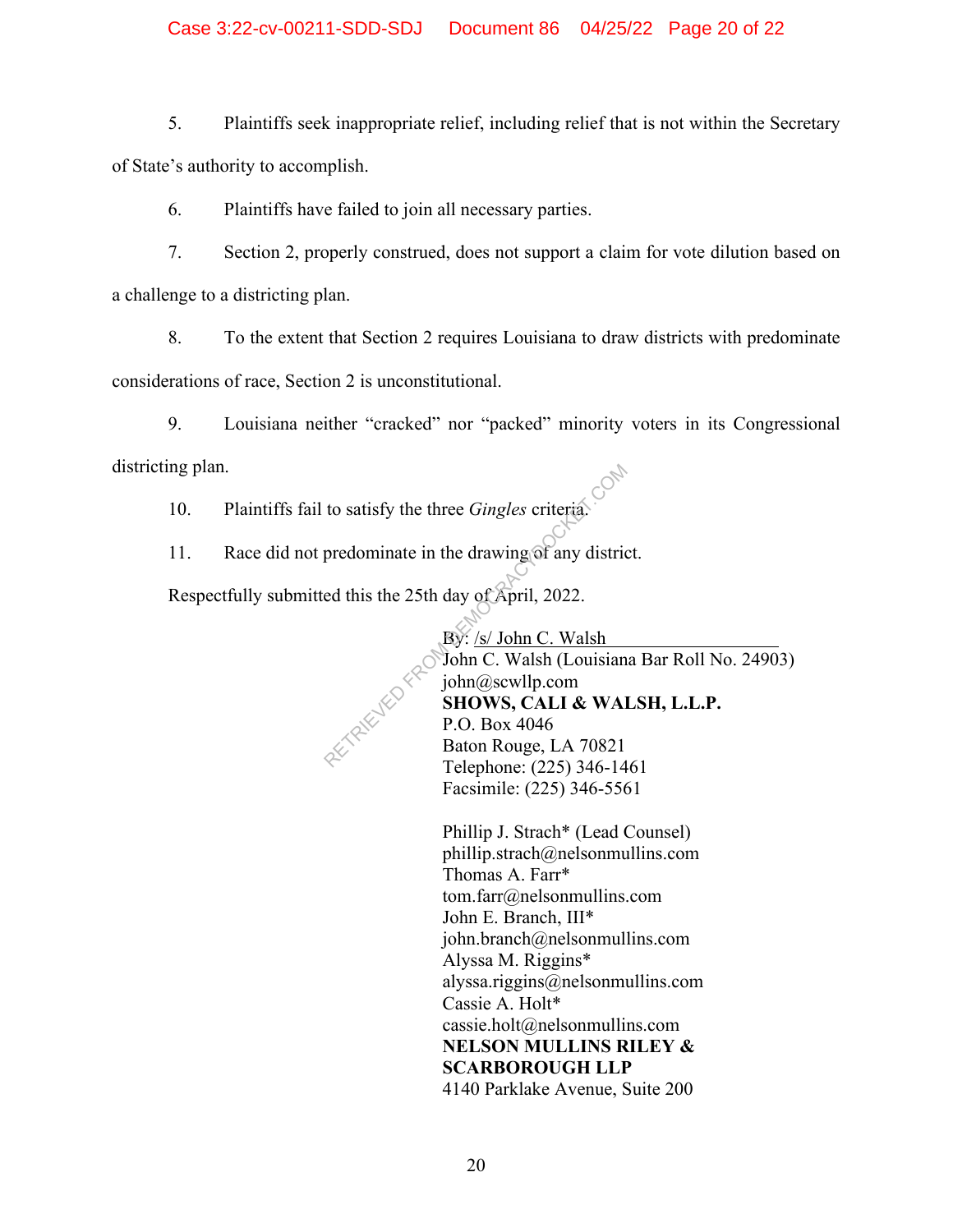Raleigh, NC 27612 Telephone: (919) 329-3800 Facsimile: (919) 329-3799

*Counsel for Defendant R. KYLE ARDOIN, in his official capacity as Secretary of State of Louisiana \*Pro Hac Vice Motions Granted*

RECTRICITED FROM DEMOCRACY DOCKET.COM